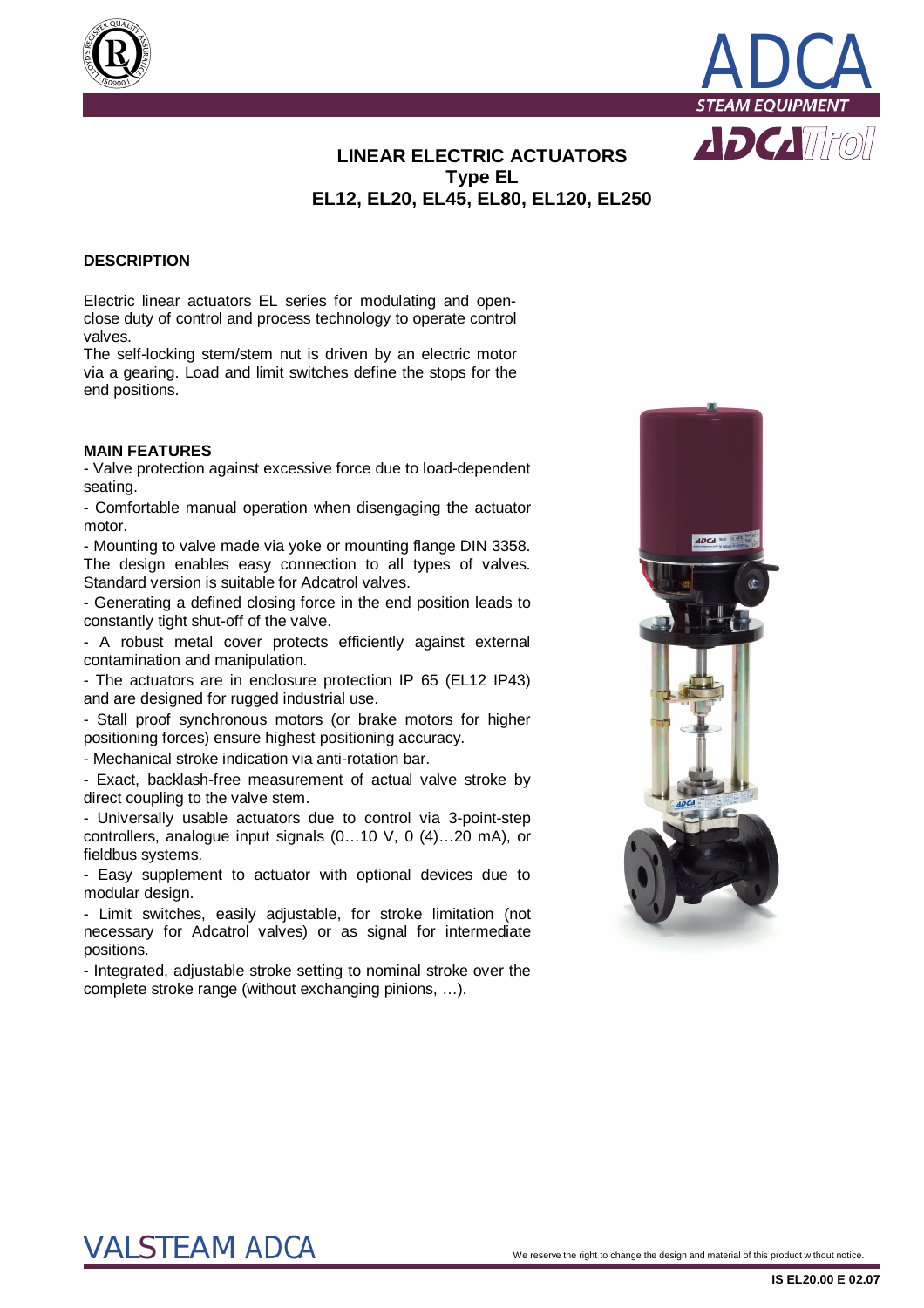



|                                                  |                   | <b>TECHNICAL DATA</b> |                                                                                                                |                            |               |  |  |
|--------------------------------------------------|-------------------|-----------------------|----------------------------------------------------------------------------------------------------------------|----------------------------|---------------|--|--|
| <b>Type</b>                                      | <b>EL12</b>       | <b>EL20</b>           | <b>EL45</b>                                                                                                    | EL45.1                     | <b>EL45.2</b> |  |  |
| Positioning force<br>kN                          | 1,2               | 2,0                   | 4,5                                                                                                            |                            |               |  |  |
| Positioning speed <sup>1)</sup><br>mm/min (mm/s) | 8(0, 14)          | 15(0,25)              | 17(0,28)                                                                                                       | 25(0,4)                    | 50(0,8)       |  |  |
| Power consumption (230 V)<br>A                   | 4                 | 6,6                   | 28                                                                                                             | 28                         | 32            |  |  |
| Nominal current (230 V)<br>$\overline{A}$        | 0,017             | 0.029                 | 0,135                                                                                                          | 0,135                      | 0.160         |  |  |
| Type of motor $\frac{3}{3}$                      | syn               | syn                   | asyn                                                                                                           | asyn                       | asyn          |  |  |
| Motor protection <sup>4)</sup>                   | B                 | B                     | B                                                                                                              | B                          | B             |  |  |
| Max. stroke<br>mm                                | 35 mm             |                       | 75 (standard 50mm)                                                                                             |                            |               |  |  |
| Supply voltages <sup>2)</sup>                    |                   |                       | 24 V / 115 V / 230 V / 400 V 50/60 Hz, 24 V DC                                                                 |                            |               |  |  |
| Type of duty acc. to IEC 34-1                    | $S1 - 100%$       |                       |                                                                                                                | $S4 - 30\%$ c.d.f. 600 c/h |               |  |  |
| Cable entry                                      | 3 x M16 x 1,5     |                       | 2 x M16x1.5 and 1 dummy plug M16x1.5                                                                           |                            |               |  |  |
| <b>E</b> lectrical connection                    |                   |                       | Inside terminal board, terminal configuration according to electrical connection wiring diagram                |                            |               |  |  |
| S witch off in end position                      |                   |                       | 2 load-dependent switches, max. 250 V AC, rating for resistive load, max. 5 A, for inductive<br>load, max. 3 A |                            |               |  |  |
| Mounting position                                |                   |                       | as desired, however downward position not possible                                                             |                            |               |  |  |
| A mbient temperature                             |                   |                       | $-20$ °C to +60 °C                                                                                             |                            |               |  |  |
| Lub ricant for gearing                           |                   |                       | Klüber Mickrolube GL 261 grease                                                                                |                            |               |  |  |
| P osition indicator                              |                   |                       | by anti-rotation bar                                                                                           |                            |               |  |  |
| Manual adjustment                                | crank handle      |                       | by means of lateral hand wheel                                                                                 |                            |               |  |  |
| Endosure protection acc. to EN 60529             | IP 43             |                       | <b>IP 65</b>                                                                                                   |                            |               |  |  |
| Trapezoidal thread                               | Tr $8 \times 1,5$ |                       | $Tr 14 \times 3$                                                                                               |                            |               |  |  |
| Connection type                                  |                   |                       | EN ISO 5210 F05 (also refer to options)                                                                        |                            |               |  |  |
| Weight<br>kg                                     | 2,1               |                       | 8,0                                                                                                            |                            |               |  |  |

|                                                        |                                                | <b>TECHNICAL DATA</b> |               |                                                                                                               |         |         |  |  |
|--------------------------------------------------------|------------------------------------------------|-----------------------|---------------|---------------------------------------------------------------------------------------------------------------|---------|---------|--|--|
| <b>Type</b>                                            | <b>EL80</b>                                    | EL80.1                | <b>EL80.2</b> | <b>EL120</b>                                                                                                  | EL120.1 | EL120.2 |  |  |
| Positioning force<br>kN                                |                                                | 8,0                   |               | 12                                                                                                            |         |         |  |  |
| Positioning speed <sup>1)</sup><br>$mm/min$ ( $mm/s$ ) | 13,5(0,2)                                      | 25(0,4)               | 50(0,8)       | 13,5(0,2)                                                                                                     | 25(0,4) | 50(0,8) |  |  |
| Power consumption (230 V)<br>A                         | 25                                             | 34                    | 152           | 25                                                                                                            | 34      | 152     |  |  |
| Nominal current (230 V)<br>$\overline{A}$              | 0,11                                           | 0,15                  | 0,78          | 0.11                                                                                                          | 0.15    | 0.78    |  |  |
| Type of motor 3)                                       | syn                                            | syn                   | asyn          | syn                                                                                                           | syn     | asyn    |  |  |
| Motor protection <sup>4)</sup>                         | B                                              | B                     | Ŧ             | B                                                                                                             | B       | Ŧ.      |  |  |
| Max. stroke mm                                         |                                                |                       |               | 80                                                                                                            |         |         |  |  |
| Supply voltages <sup>2)</sup>                          | 24 V / 115 V / 230 V / 400 V 50/60 Hz, 24 V DC |                       |               |                                                                                                               |         |         |  |  |
| Type of duty acc. to IEC 34-1                          |                                                |                       |               | S4 - 30% c.d.f. 600 c/h                                                                                       |         |         |  |  |
| Cable entry                                            |                                                |                       |               | $2 \times M16x1.5$ and 1 dummy plug M16x1.5                                                                   |         |         |  |  |
| Electrical connection                                  |                                                |                       |               | Inside terminal board, terminal configuration according to electrical connection wiring diagram               |         |         |  |  |
| Switch off in end position                             |                                                |                       |               | 2 load-dependent switches, max. 250 V AC, rating for resistive load, max. 5 A, for inductive load, max.<br>3A |         |         |  |  |
| Mounting position                                      |                                                |                       |               | as desired, however downward position not possible                                                            |         |         |  |  |
| Ambient temperature                                    |                                                |                       |               | $-20$ °C to +60 °C                                                                                            |         |         |  |  |
| Lubricant for gearing                                  |                                                |                       |               | Klüber Microlube GL 261 grease                                                                                |         |         |  |  |
| Position indicator                                     |                                                |                       |               | by anti-rotation bar                                                                                          |         |         |  |  |
| Manual adjustment                                      | by means of lateral hand wheel                 |                       |               |                                                                                                               |         |         |  |  |
| Enclosure protection according to EN 60529             | IP 65                                          |                       |               |                                                                                                               |         |         |  |  |
| Trapezoidal thread                                     | Tr $20 \times 4$                               |                       |               |                                                                                                               |         |         |  |  |
| Connection type                                        |                                                |                       |               | DIN 3210 G0 (also refer to options)                                                                           |         |         |  |  |
| Weight<br>kg                                           |                                                |                       |               | 13,0                                                                                                          |         |         |  |  |

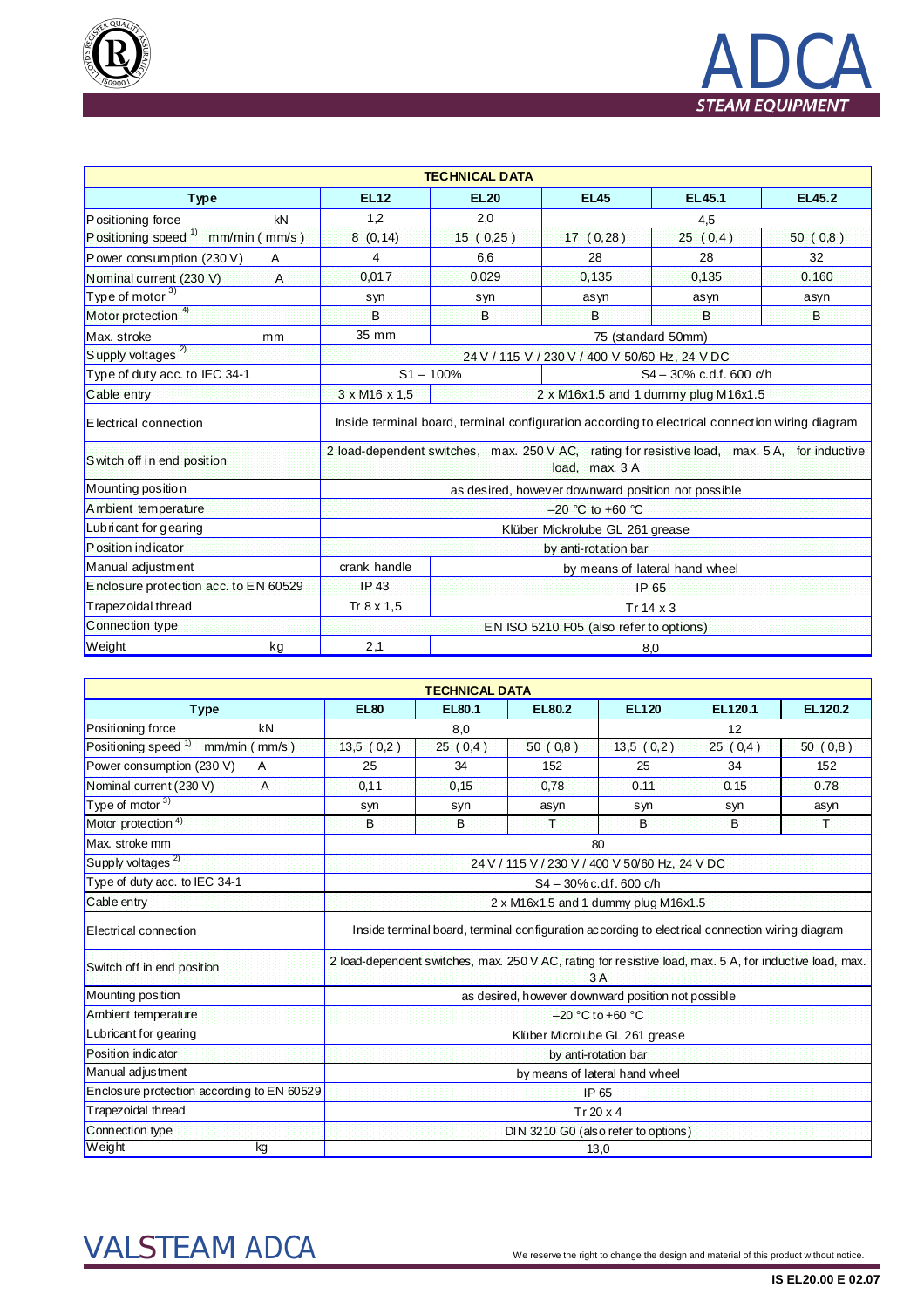



|                                                  | <b>TECHNICAL DATA</b>                                                                                         |                  |                |                                     |         |         |  |  |  |  |  |
|--------------------------------------------------|---------------------------------------------------------------------------------------------------------------|------------------|----------------|-------------------------------------|---------|---------|--|--|--|--|--|
| <b>Type</b>                                      | $\blacksquare$                                                                                                |                  | $\blacksquare$ |                                     | EL250.1 | EL250.2 |  |  |  |  |  |
| Positioning force<br>kN                          |                                                                                                               |                  |                | 25                                  |         |         |  |  |  |  |  |
| Positioning speed <sup>1)</sup><br>mm/min (mm/s) | s.                                                                                                            | ٠                | ¥.             | a.                                  | 25(0,4) | 50(0,8) |  |  |  |  |  |
| Power consumption (230 V)<br>A                   |                                                                                                               |                  |                |                                     | 157     | 218     |  |  |  |  |  |
| Nominal current (230 V)<br>$\overline{A}$        | н                                                                                                             |                  | u,             | ÷                                   | 0.73    | 1.0     |  |  |  |  |  |
| Type of motor 3)                                 |                                                                                                               |                  |                |                                     | asyn    | as yn   |  |  |  |  |  |
| Motor protection 4)                              | ×                                                                                                             | ٠                | ×              |                                     | 工       | 軍       |  |  |  |  |  |
| Max. stroke mm                                   |                                                                                                               |                  |                | 100                                 |         |         |  |  |  |  |  |
| Supply voltages <sup>2)</sup>                    |                                                                                                               |                  |                | 115 V / 230 V 50/60 Hz, 24 V DC     |         |         |  |  |  |  |  |
| Type of duty acc. to IEC 34-1                    | S4-30% c.d.f. 600 c/h                                                                                         |                  |                |                                     |         |         |  |  |  |  |  |
| Cable entry                                      | $2 \times M20x1.5$ and 1 dummy plug M20x1.5                                                                   |                  |                |                                     |         |         |  |  |  |  |  |
| Electrical connection                            | Inside terminal board, terminal configuration according to electrical connection wiring diagram               |                  |                |                                     |         |         |  |  |  |  |  |
| Switch off in end position                       | 2 load-dependent switches, max. 250 V AC, rating for resistive load, max. 5 A, for inductive load,<br>max. 3A |                  |                |                                     |         |         |  |  |  |  |  |
| Mounting position                                | as desired, however downward position not possible                                                            |                  |                |                                     |         |         |  |  |  |  |  |
| Ambient temperature                              | $-20$ °C to +60 °C                                                                                            |                  |                |                                     |         |         |  |  |  |  |  |
| Lubricant for gearing                            |                                                                                                               |                  |                | Klüber Microlube GL 261 grease      |         |         |  |  |  |  |  |
| Position indicator                               |                                                                                                               |                  |                | by anti-rotation bar                |         |         |  |  |  |  |  |
| Manual adjustment                                |                                                                                                               |                  |                | by means of lateral hand wheel      |         |         |  |  |  |  |  |
| 60529                                            | IP 65                                                                                                         |                  |                |                                     |         |         |  |  |  |  |  |
| Trapezoidal thread                               |                                                                                                               | Tr $26 \times 5$ |                |                                     |         |         |  |  |  |  |  |
| Connection type                                  |                                                                                                               |                  |                | DIN 3210 G0 (also refer to options) |         |         |  |  |  |  |  |
| Weight<br>kg                                     | 19,0                                                                                                          |                  |                |                                     |         |         |  |  |  |  |  |

1) at 60 Hz, the positioning speeds and input power increase by 20% 2) other supply voltages on request

3) syn synchronous motor<br>asyn asynchronous motor<br>4) B stallproof motor<br>T thermoswitch for temperature monitoring

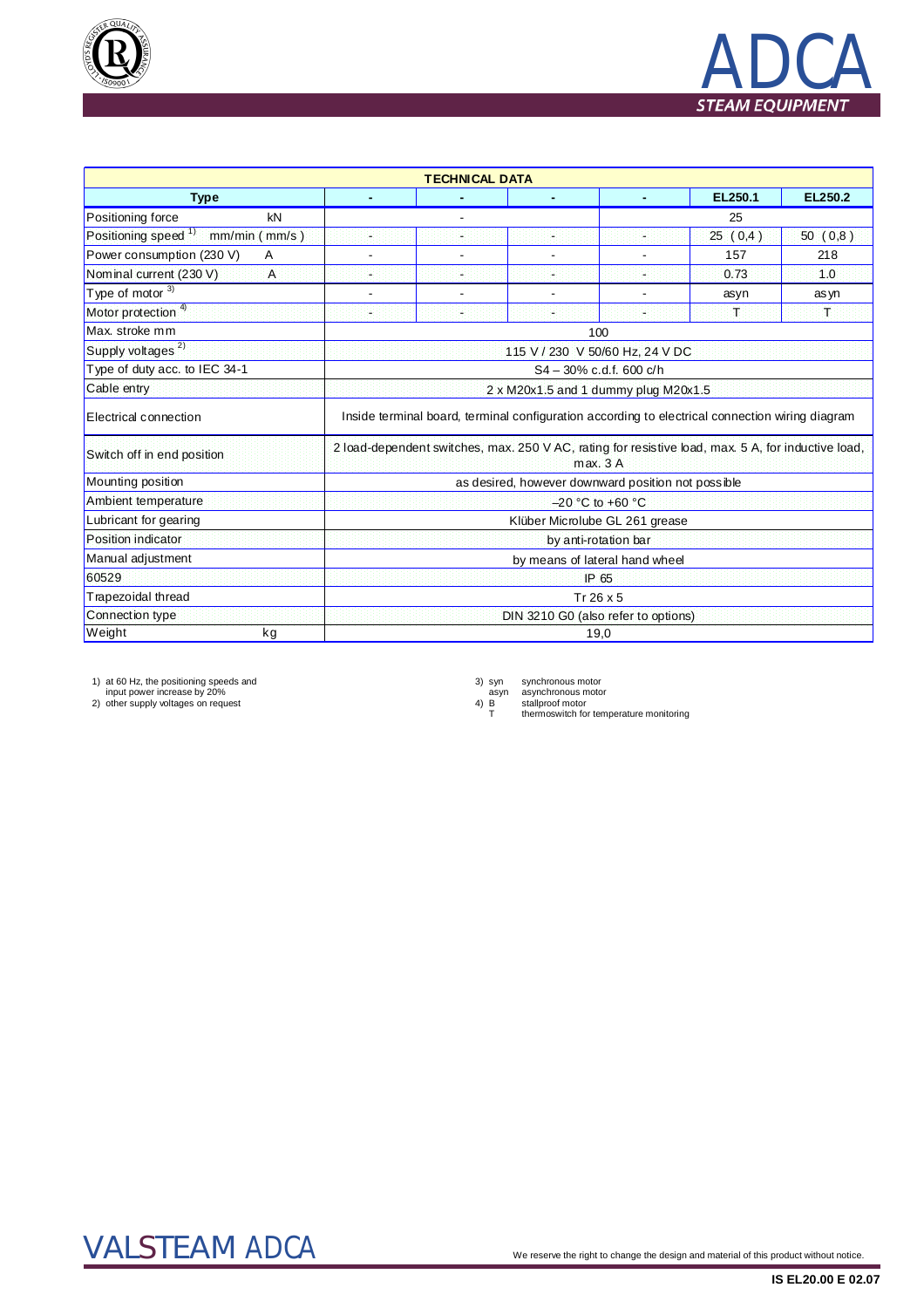



| <b>ACCESSORIES AND OPTIONS</b> |                                                                                                                         |             |  |  |  |  |  |
|--------------------------------|-------------------------------------------------------------------------------------------------------------------------|-------------|--|--|--|--|--|
| Accessories for actuators      |                                                                                                                         |             |  |  |  |  |  |
|                                | Yoke for adaptation to valves refer to dimension sheet.                                                                 | STALA/      |  |  |  |  |  |
|                                |                                                                                                                         | FLA         |  |  |  |  |  |
|                                | Mounting flange with central attachment Mxx refer to dimension sheet (thrust rod must<br>be secured against revolving). | <b>ZFLA</b> |  |  |  |  |  |
|                                | Compact plug 10/24 poles with additional housing at actuator Voltages $\leq$ 500 V.                                     | ΚS          |  |  |  |  |  |
|                                |                                                                                                                         |             |  |  |  |  |  |
|                                | Special finish coating for use in the tropics "tropics coating".                                                        | LA-TR       |  |  |  |  |  |
|                                | Version with bellows at thrust rod (for EL20, EL45, EL80, EL120).                                                       | A-FAB       |  |  |  |  |  |

## **Options for actuators**

| Additional limit switches for signalling end positions or intermediate positions, freely<br>adjustable, max. 250 V AC, rating for resistive load max. 5 A, for inductive load max. 3<br>A, max. 2 switches for EL20 and EL45, max. 4 switches for EL80 and EL120.                   | WE.        |
|-------------------------------------------------------------------------------------------------------------------------------------------------------------------------------------------------------------------------------------------------------------------------------------|------------|
| Additional limit switches for signalling end positions or intermediate positions, freely<br>adjustable, with gold-plated contacts for low voltage, max. 30 V AC, rating for resistive<br>load max. 0.1 A, max. 2 switches for EL20 and EL45, max. 4 switches for EL80 and<br>EL120. | WE-G       |
| Potentiometer 100/130/200/500/1000/5000 Ohms or 10 kOhms                                                                                                                                                                                                                            |            |
| Linearity error $\leq 0.5$ %, max. 1.5 W, contact current 30 mA                                                                                                                                                                                                                     | <b>POT</b> |
| max. 2 pieces                                                                                                                                                                                                                                                                       |            |
| Electronic position feedback 2-/3-/4-wire system                                                                                                                                                                                                                                    |            |
| Inductive travel measuring, output 0 (4)20 mA                                                                                                                                                                                                                                       | <b>ESR</b> |
| Connection 24 V DC                                                                                                                                                                                                                                                                  |            |
| Positioning electronics for actuator control                                                                                                                                                                                                                                        |            |
| lnput 010 V, 0 (4)20 mA, output 010 V, 0 (4)20 mA                                                                                                                                                                                                                                   | <b>PEL</b> |
| Supply voltage 24, 115, 230 V 50/60 Hz                                                                                                                                                                                                                                              |            |
| Heating resistor with thermoswitch against moisture                                                                                                                                                                                                                                 |            |
| with automatic temperature regulation, max. 15 Watts                                                                                                                                                                                                                                | HZ/WP      |
| Supply voltage 24, 115, 230 V 50/60 Hz                                                                                                                                                                                                                                              |            |

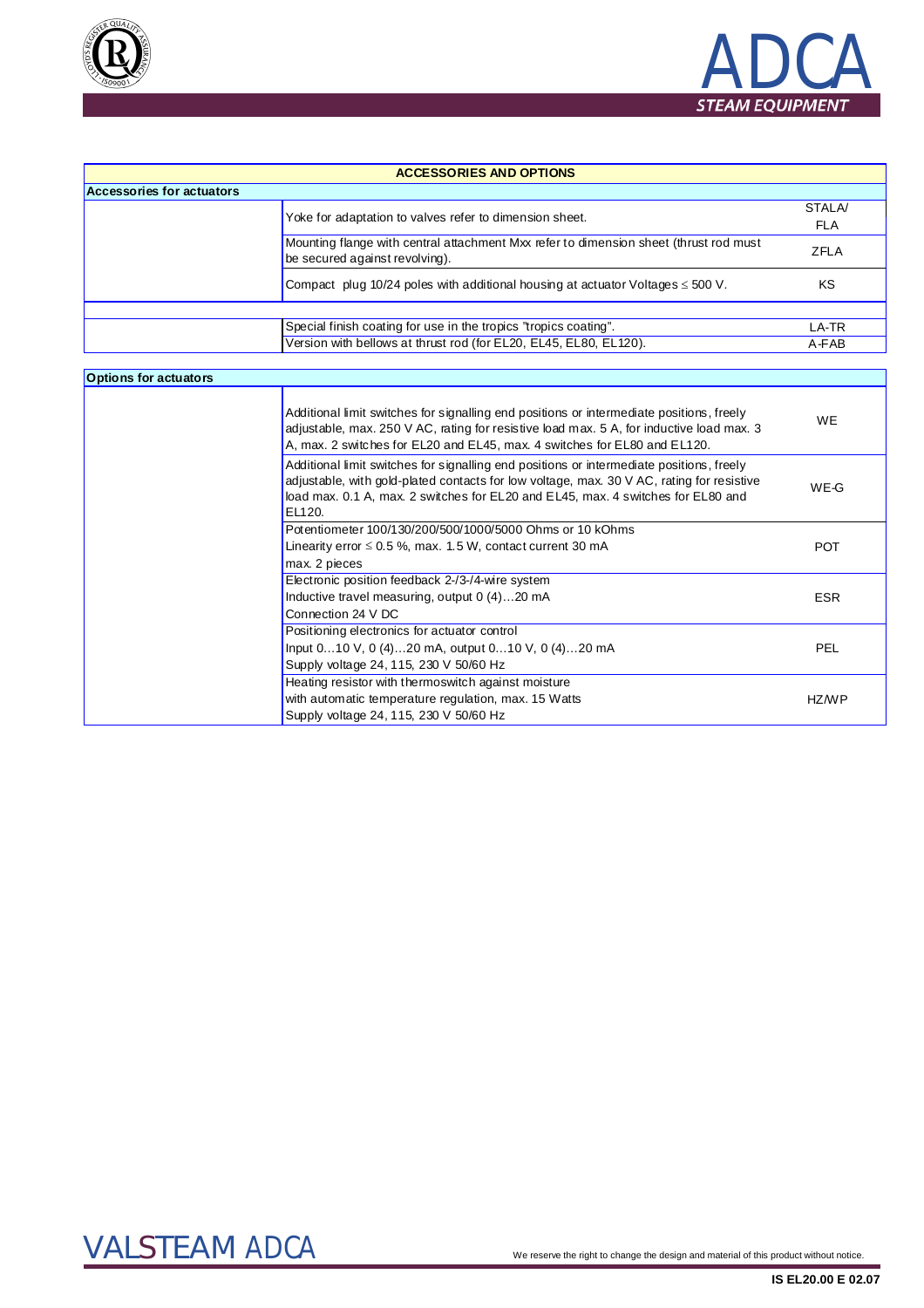



### **ELECTRICAL CONNECTION**



WE Limit switch<br>HZ Heater with

- HZ Heater with thermoswitch<br>
POT Potentiometer
- POT Potentiometer<br>ESR Electronic pos

ESR Electronic position feedback<br>
PEL Positioning electronics

PEL Positioning electronics<br>WSE External reversing cont

External reversing contactor unit

REG Process controller

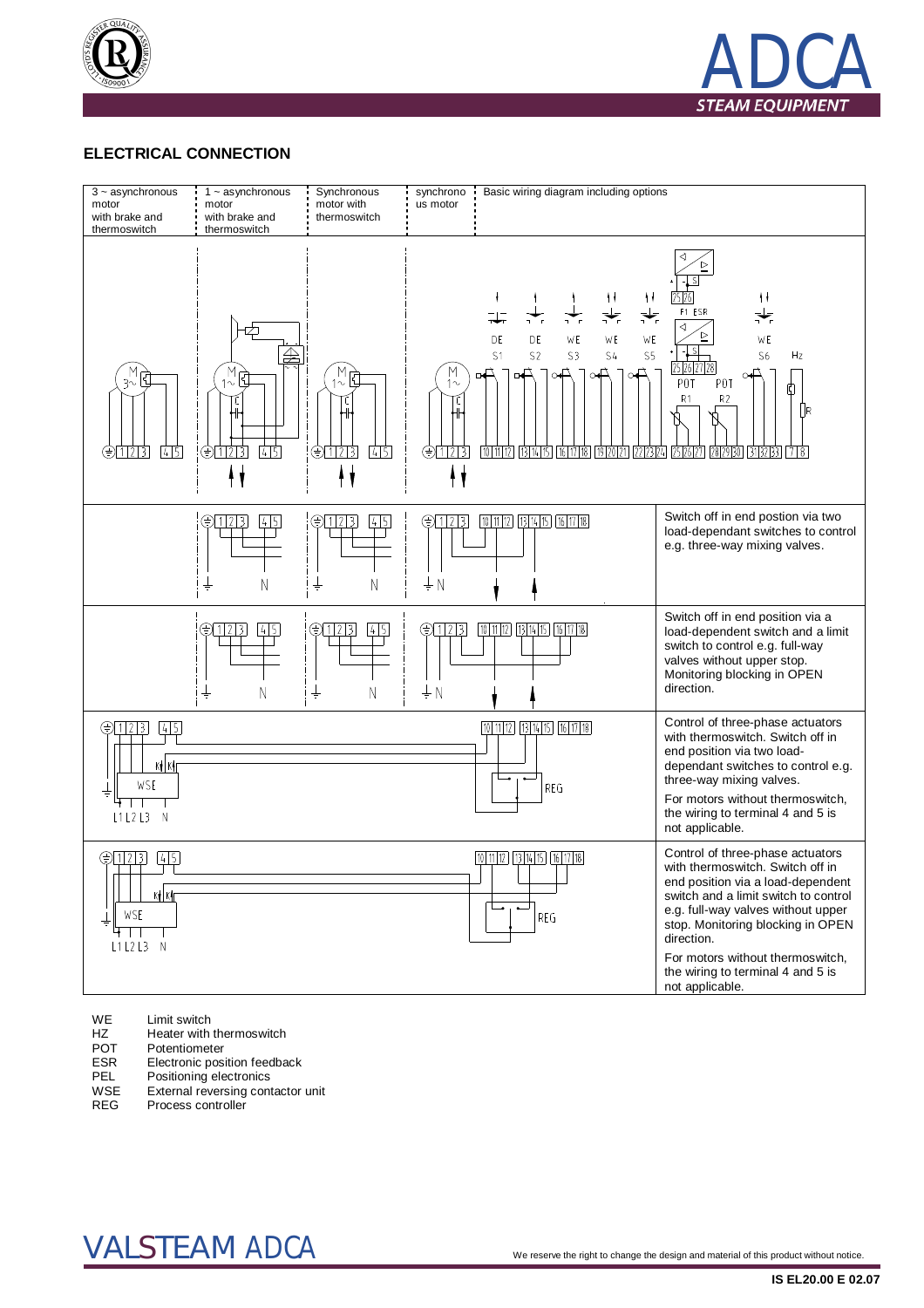



### **DIMENSIONS**

### EL20 - EL45- EL80 - EL120



|              |                  |                                       |                 | <b>DIMENSIONS</b> |                    |                                    |                 |
|--------------|------------------|---------------------------------------|-----------------|-------------------|--------------------|------------------------------------|-----------------|
| <b>Type</b>  | <b>EL20-EL45</b> | <b>EL80 - EL120</b>                   | <b>EL250</b>    | <b>Type</b>       | <b>EL20 - EL45</b> | <b>EL80 - EL120</b>                | <b>EL250</b>    |
| a            | 94.5             | 130                                   | 190             | $\circ$           | 210                | 220                                | 240             |
| b            | 173              | 197                                   | 226             | p                 | 115                | 179                                | 164             |
| Øс           | 145              | 188                                   | 216             |                   | 45                 | 45                                 | 51              |
| d            | 42               | 69                                    | 70              | ØW                | 22                 | 22                                 | 22              |
| Ø e          | 54               | 100                                   | 100             | м                 |                    | M16x1,5                            | M20x1,5         |
| Øf           | 74               | 130                                   | 130             | max. G            | M20                | M <sub>20</sub>                    | <b>M20</b>      |
| Øg           | 35 f8            | 60                                    | 60              | ØΒ                | $Ø$ 40, $Ø$ 45     | $\varnothing$ 40, $\varnothing$ 45 | Ø 45, 65        |
|              | $\overline{3}$   | 26                                    | $\overline{3}$  | G                 | M <sub>10</sub>    | M <sub>10</sub>                    | M <sub>16</sub> |
| k            |                  | 16                                    | 22              | S                 | 110 (100)          | 110 (100)                          | 125             |
| 'n           | 14               | 20                                    | 26              | $\mathsf{X}$      |                    | $190 - 228$                        | 235             |
| Øt           | 50               | 102                                   | 102             |                   |                    |                                    |                 |
| U.           | M6               | M <sub>10</sub>                       | M <sub>10</sub> |                   |                    |                                    |                 |
| $\mathsf{v}$ |                  |                                       |                 |                   |                    |                                    |                 |
| Ή            |                  | Stroke actuators (see technical data) |                 |                   |                    |                                    |                 |

# **VALSTEAM ADCA**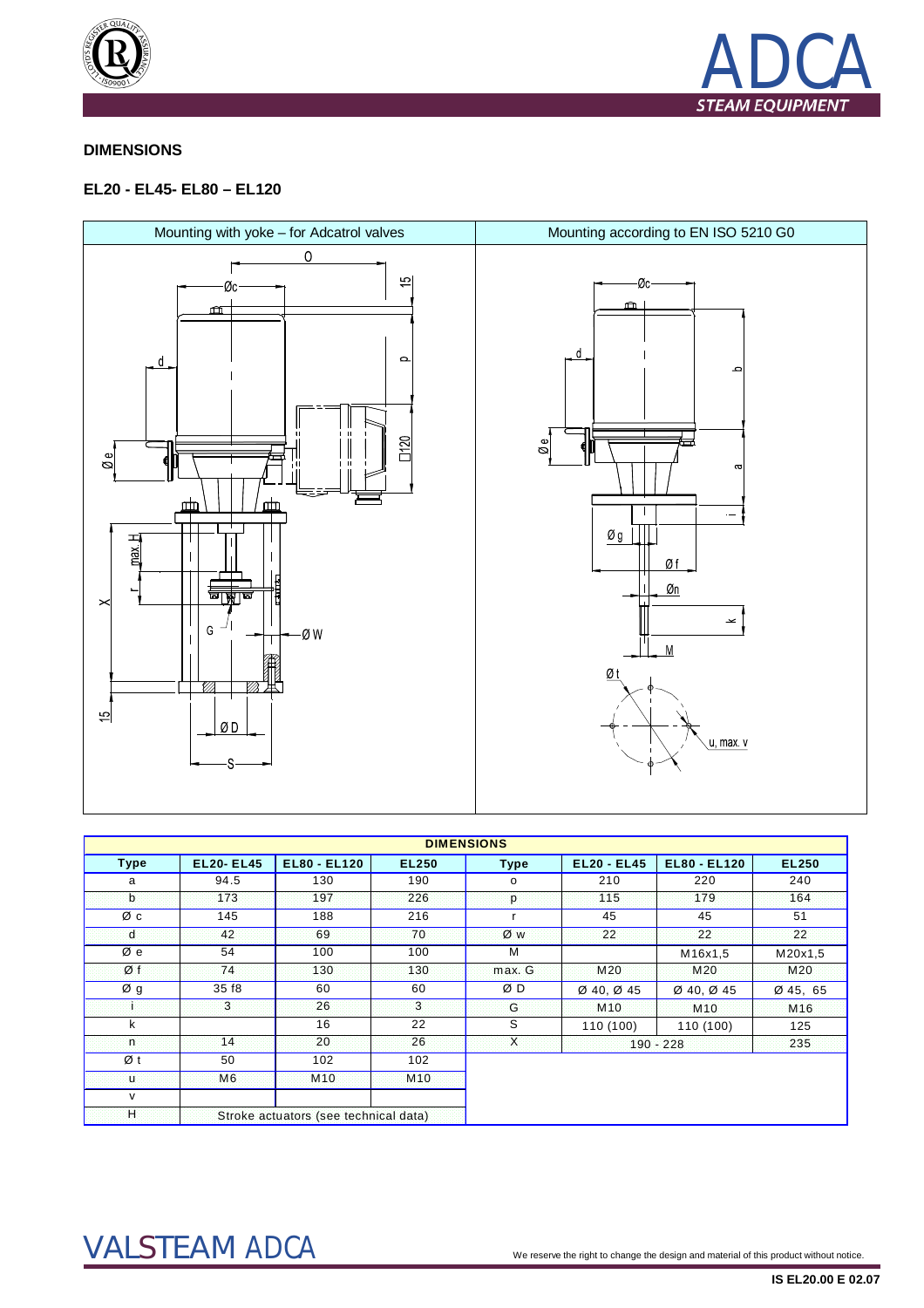



### **DIMENSIONS**

### **EL12**



| <b>Type</b>             | <b>EL 12</b> |  |  |  |  |  |  |
|-------------------------|--------------|--|--|--|--|--|--|
| $\frac{1}{\emptyset}$ D | 40           |  |  |  |  |  |  |
| S                       | 100          |  |  |  |  |  |  |
| X <sub>1</sub>          | 160          |  |  |  |  |  |  |
| X <sub>2</sub>          | 55           |  |  |  |  |  |  |
|                         |              |  |  |  |  |  |  |

# VALSTEAM ADCA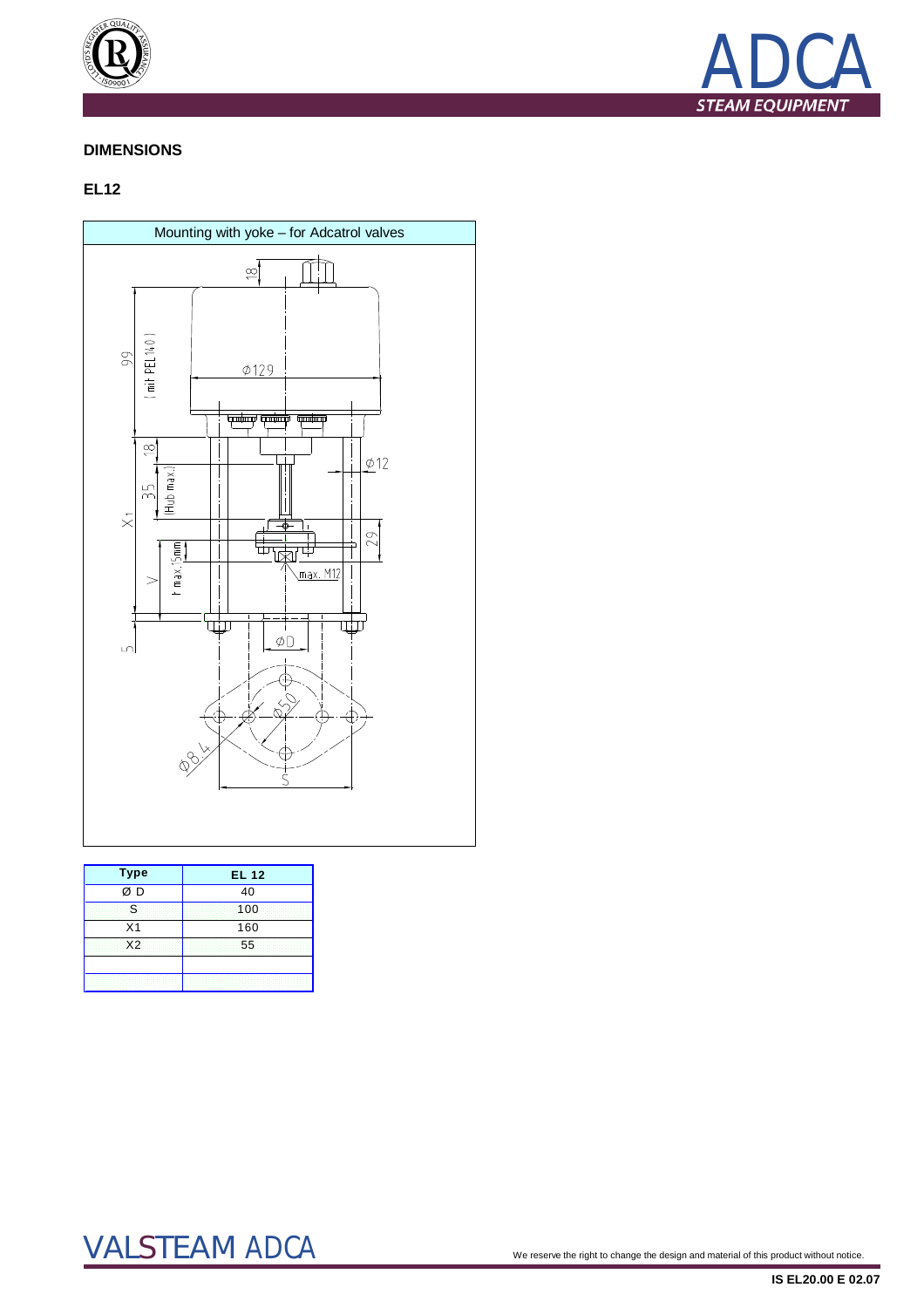



#### **COMBINATION WITH A CONTROL VALVE (short instruction)**

On delivery the driving rod (1) is driven out to the bottom end limit (anti-rotation flange at bottom mark). Further procedure:

-Insert valve stem (4) into the valve all the way to limit stop -Move the driving rod (1) up by rotating the hand wheel anti-clockwise by about 20 mm (see manual operation). -Lift the actuator and yoke over the valve stem, place onto the top of the valve and secure using the mounting nut (9) -Unscrew the locking plate (3) and the anti-rotation flange (8) in succession from the coupling flange (2) and allow it to fall over the stem.

-Remove the threaded socket (6) from the coupling flange and screw it onto the stem according to dimension L from table 1.

-Drive out the rod by rotating the hand wheel clockwise until the threaded socket (6) stops in the coupling flange (2).

Screw the anti-rotation flange (8) and the locking plate (3) onto the coupling flange

-Tighten the stem with the nut (5) against the threaded socket.

- When mounting pay attention that the valve plug is not pressed onto the seat and is not turned.

For electrical connections please report to IMI EL20.00



### **MANUAL OPERATION**

The manual adjustment must not be disengaged or engaged while the motors is running.

Execute the manual adjustment only with motor being at standstill, hereto:

-With the left hand press the disengaging rod (11) with plate in direction of the outgoing driving rod toward the bottom

-Simultaneously turn the handwheel (10) with the right hand until the coupling-in has sensible been executed -To actuate the linear actuator now turn the handwheel, hold the disengaging rod with the plate in engaged position

Turning crank handle to the right (clockwise), the driving rod moves out of the actuator

Turning crank handle to the left (anti-clockwise), the driving rod moves into the actuator

(The linear actuator is automatically switched back to motoric operation, as soon as the disengaging rod will be released).

|                   | (L) Dimensions in mm |             |             |             |             |             |             |             |              |              |                          |              |
|-------------------|----------------------|-------------|-------------|-------------|-------------|-------------|-------------|-------------|--------------|--------------|--------------------------|--------------|
| <b>Valve Type</b> | <b>DN15</b>          | <b>DN20</b> | <b>DN25</b> | <b>DN32</b> | <b>DN40</b> | <b>DN50</b> | <b>DN65</b> | <b>DN80</b> | <b>DN100</b> | <b>DN125</b> | DDN150                   | <b>DN200</b> |
| <b>EV16G</b>      | 18                   | 18          | 18          | 13          | 12          | 14          | 25          | 25          | 19           |              | $\overline{\phantom{0}}$ |              |
| <b>EV40S</b>      | 18                   | 18          | 18          |             | 12          | 14          | 25          | 25          | 19           |              |                          |              |
| Table1            |                      |             |             |             |             |             |             |             |              |              |                          |              |

Table1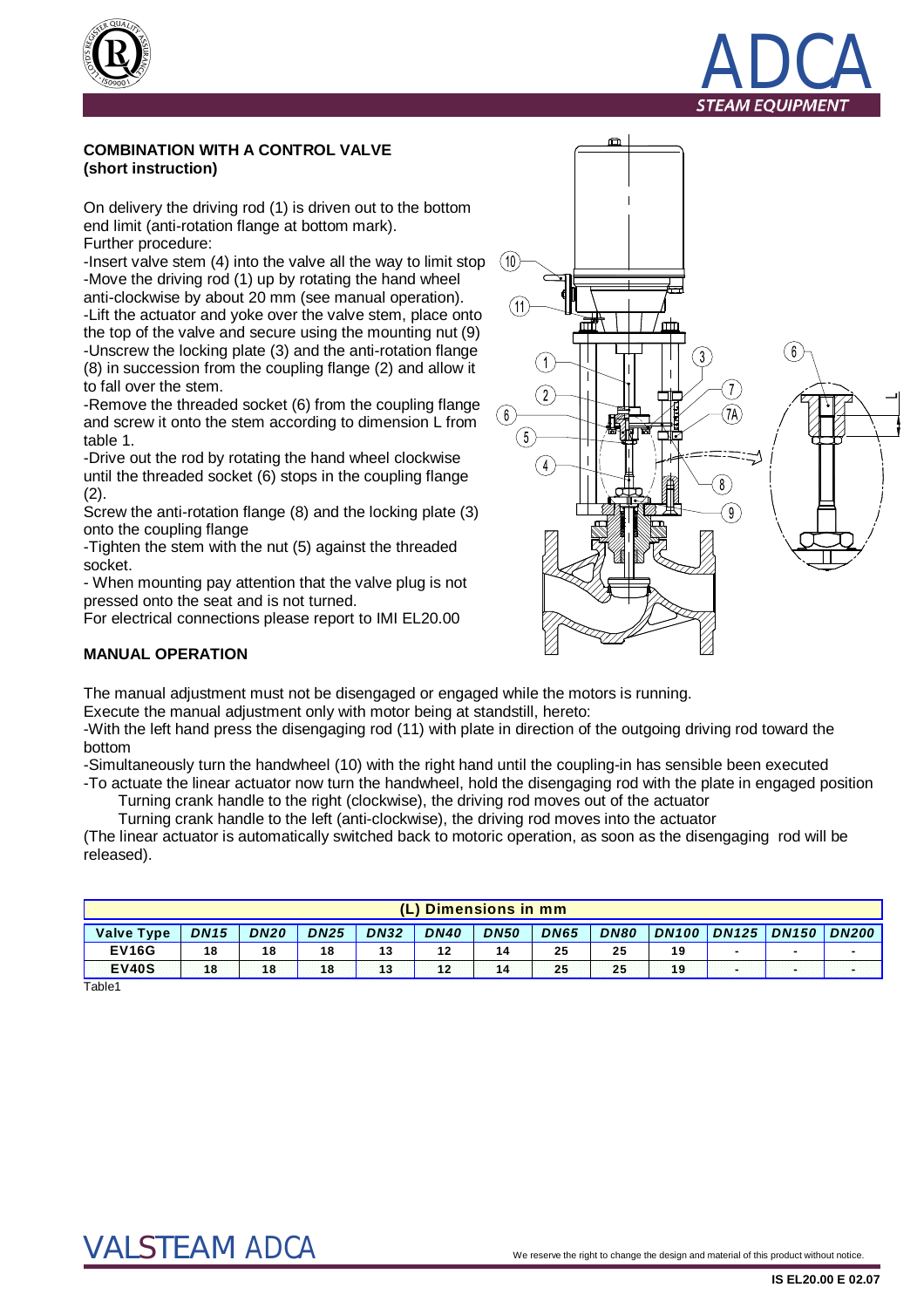



### Actuator selection for two way valves type EV16G, EV25G and EV40S

| Actuator         |             | Differential pressure (bar) |                          |                          |             |             |             |             |              |                          |                          |              |
|------------------|-------------|-----------------------------|--------------------------|--------------------------|-------------|-------------|-------------|-------------|--------------|--------------------------|--------------------------|--------------|
| Type             | <b>DN15</b> | <b>DN20</b>                 | <b>DN25</b>              | <b>DN32</b>              | <b>DN40</b> | <b>DN50</b> | <b>DN65</b> | <b>DN80</b> | <b>DN100</b> | <b>DN125</b>             | <b>DN150</b>             | <b>DN200</b> |
| EL <sub>12</sub> | 38          | 20                          | 12                       | 6,5                      | 3,5         | 1,8         |             | - 1         | a an         | ÷                        | ÷                        |              |
| <b>EL20</b>      | 40          | 40                          | 28                       | 16                       | 9,9         | 5,8         | 3           | 1,7         | 0,6          | $\overline{\phantom{0}}$ | $\overline{\phantom{a}}$ |              |
| <b>EL45</b>      | 40          | 40                          | 40                       | 40                       | 29.8        | 18.5        | 10.5        | 6,6         | 3,8          |                          |                          |              |
| <b>EL80</b>      | 40          | 40                          | 40                       | 40                       | 40          | 36,4        | 21          | 13,6        | 8,2          |                          | $\overline{\phantom{a}}$ |              |
| <b>EL120</b>     |             |                             |                          |                          | 40          | 40          | 33,1        | 21.6        | 13,3         | 8,3                      | 5,6                      | з            |
| EL250            |             | $\overline{\phantom{a}}$    | $\overline{\phantom{0}}$ | $\overline{\phantom{a}}$ |             |             | 40          | 40          | 30.2         | 19.1                     | 12.1                     | 5,5          |

Remarks: V-rings stem packing.

|              |             |                             |                          |                          |             |                |             |                          | Actuator selection for three way valves type EV253G and EV403S |                          |                          |              |
|--------------|-------------|-----------------------------|--------------------------|--------------------------|-------------|----------------|-------------|--------------------------|----------------------------------------------------------------|--------------------------|--------------------------|--------------|
| Actuator     |             | Differential pressure (bar) |                          |                          |             |                |             |                          |                                                                |                          |                          |              |
| Type         | <b>DN15</b> | <b>DN20</b>                 | <b>DN25</b>              | <b>DN32</b>              | <b>DN40</b> | <b>DN50</b>    | <b>DN65</b> | <b>DN80</b>              | <b>DN100</b>                                                   | <b>DN125</b>             | <b>DN150</b>             | <b>DN200</b> |
| <b>EL12</b>  | 25          | 22                          | 13.2                     | 73.                      | 3,8         | 1,9            | . .         | w.                       |                                                                | ۰.                       | ×                        |              |
| <b>EL20</b>  | 25          | 25                          | 25                       | 17.3                     | 10,8        | 6,6            | 3,4         |                          | 1.1                                                            |                          | $\overline{\phantom{0}}$ |              |
| <b>EL45</b>  | 99          | œ                           | ×.                       | 25                       | 25          | 19.8           | 11.6        | 7,3                      | 3,8                                                            | 2,4                      | 1.5                      | ×            |
| <b>EL80</b>  |             | $\overline{\phantom{a}}$    |                          | $\blacksquare$           | 25          | 25             | 23,1        | 14.8                     | 8.9                                                            | 5,5                      | 3,6                      |              |
| <b>EL120</b> | 20          | 99                          | ×.                       | 98                       | 25          | 25             | 25          | 23.1                     | 14,5                                                           | 9.1                      | 6.1                      |              |
| <b>EL250</b> |             | $\overline{\phantom{a}}$    | $\overline{\phantom{0}}$ | $\overline{\phantom{a}}$ |             | $\blacksquare$ |             | $\overline{\phantom{a}}$ |                                                                | $\overline{\phantom{a}}$ |                          |              |